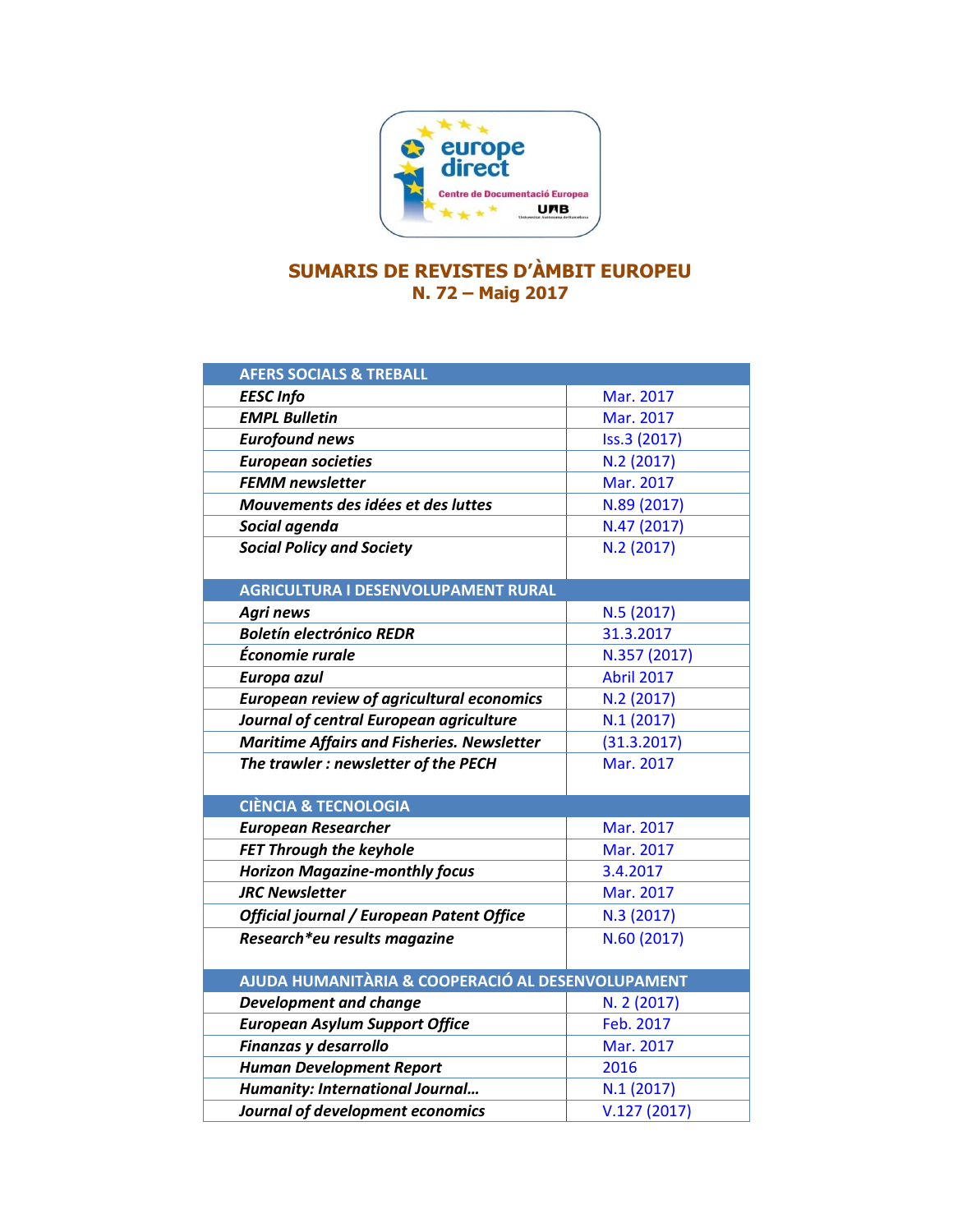| Journal of international development          | N.3 (2017)        |
|-----------------------------------------------|-------------------|
| <b>OECD Development Co-operation WP</b>       | N.32 (2017)       |
| <b>Review of development economics</b>        | N.2 (2017)        |
| Revue d'économie du développement             | 2015/4            |
| The Journal of development studies            | N.6(2017)         |
| <b>World Development</b>                      | V.95(2017)        |
|                                               |                   |
| <b>ECONOMIA</b>                               |                   |
| Alternativas económicas                       | N.46 (2017)       |
| <b>BCE</b> - Informe anual                    | 2016              |
| <b>BCE - Proyecciones macroeconómicas</b>     | Mar.2017          |
| <b>Boletín económico del BCE</b>              | N.2(2017)         |
| Committee on budgets newsletter               | 27.3.2017         |
| <b>CompNet news</b>                           | N.20 (2017)       |
| Cuadernos de información económica            | N.257 (2017)      |
| <b>Eastern European Economics</b>             | N.2(2017)         |
| <b>EC Tax review</b>                          | V.26/2(2017)      |
| <b>ECB - Occasional paper</b>                 | N.185 (2017)      |
| <b>ECB - Research bulletin</b>                | N.33 (2017)       |
| <b>ECB WP</b>                                 | N.2046 (2017)     |
| <b>ECFIN Economic Briefs</b>                  | N.22 (2017)       |
| <b>ECFIN E-news</b>                           | N.155 (2017)      |
| <b>ECON Online</b>                            | Mar. 2017         |
| Economía exterior                             | N.80 (2017)       |
| EIB's e-newsletter                            | April 2017        |
| Etudes économiques de l'OCDE                  | 2016 (N.18)       |
| <b>EU Candidate and Potential Candidate</b>   | 1st. quarter 2017 |
| <b>Countries' Economic Quarterly</b>          |                   |
| <b>European business cycle indicators</b>     | 1st. quarter 2017 |
| <b>European Court of Auditors. Journal</b>    | N.4 (2017)        |
| European economic review                      | V.95(2017)        |
| <b>European economy. Discussion papers</b>    | N.45 (2017)       |
| <b>European economy. Economic Briefs</b>      | N.22 (2017)       |
| <b>European economy. Institutional Papers</b> | N.52 (2017)       |
| <b>European journal of law and economics</b>  | N.2 (2017)        |
| <b>European journal of political economy</b>  | V.47(2017)        |
| <b>Eurostatistics</b>                         | 4/2017            |
| <b>Finanzas y Desarrollo</b>                  | N.1(2017)         |
| <b>Global Trade and Customs Journal</b>       | N.4 (2017)        |
| Harmonised indices - monthly data             | 19.4.2017         |
| <b>IMCO Newsletter</b>                        | N.80 (2017)       |
| <b>INTA newsletter of the EP Committee</b>    | N.74 (2017)       |
| <b>Intereconomics</b>                         | N.2(2017)         |
| <b>European Court of Auditors - Reports</b>   | N.5 (2017)        |
| Journal of world trade                        | N.2 (2017)        |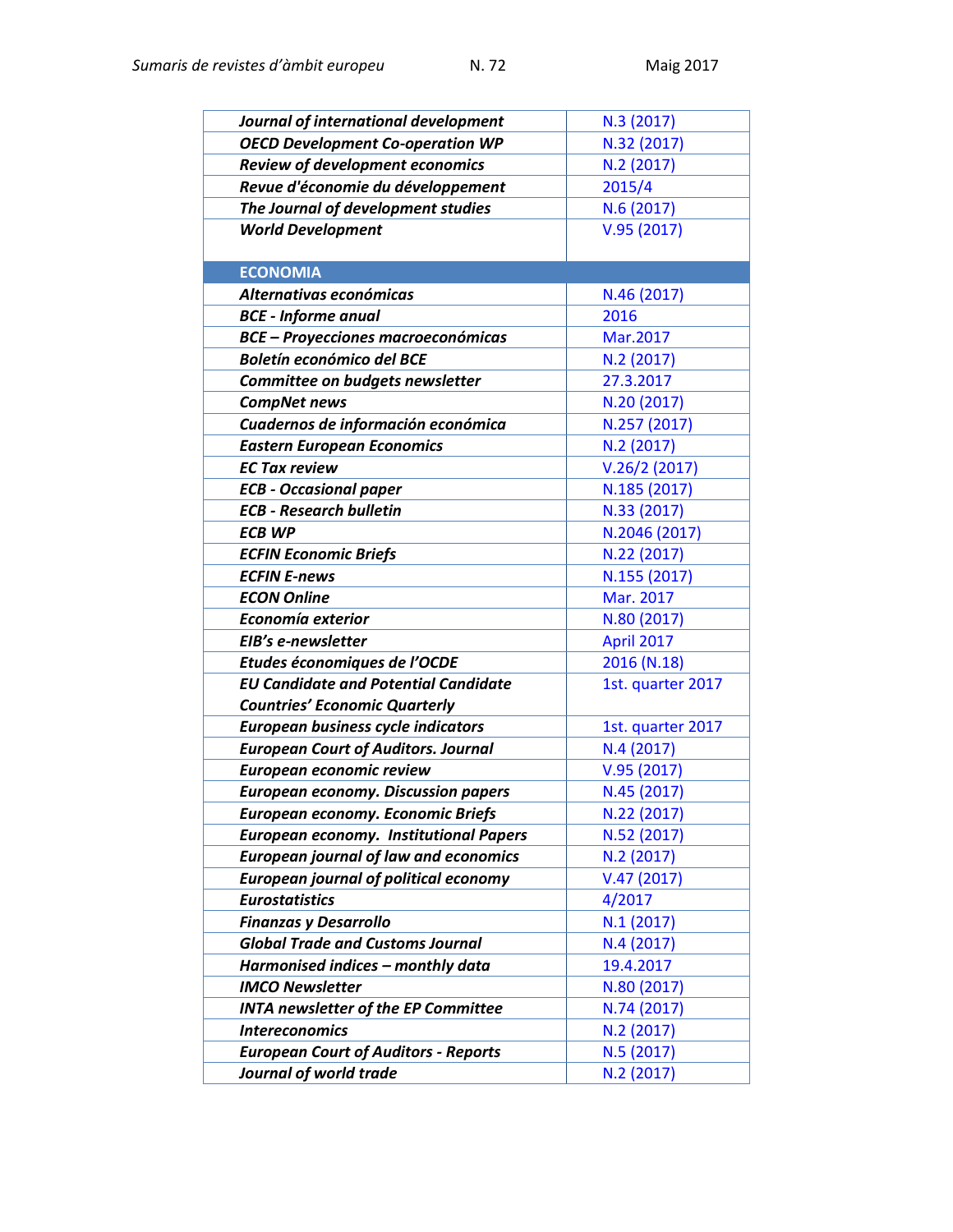| <b>OECD Economics Department Working</b><br><b>Papers</b>                                         | N.1381 (2017)            |
|---------------------------------------------------------------------------------------------------|--------------------------|
| <b>OECD Trade Policy Papers</b>                                                                   | N.200 (2017)             |
| <b>OECD Working Papers on Finance, Insurance</b>                                                  | N.42 (2017)              |
| and Private Pensions                                                                              |                          |
| <b>Papers in political economy</b>                                                                | N.71 (2016)              |
| Quarterly report on price and cost                                                                | 3rd. quarter 2016        |
| competitiveness                                                                                   |                          |
| Quarterly report on the euro area                                                                 | N.1(2017)                |
| <b>Taxation papers</b>                                                                            | N.67 (2017)              |
|                                                                                                   |                          |
| <b>EDUCACIÓ</b>                                                                                   |                          |
| <b>CEDEFOP Information series</b>                                                                 | N.4153 (2017)            |
| <b>C-News: culturelink newsletter</b>                                                             | N.114 (2017)             |
| eBulletin (European Agency for Special                                                            | Mar. 2017                |
| <b>Needs and Inclusive Education)</b>                                                             |                          |
| Études de communication                                                                           | 2014 (N.42)              |
| <b>European journal of communication</b>                                                          | N.2 (2017)<br>N.2 (2017) |
| <b>European journal of cultural studies</b><br><b>European journal of special needs education</b> | N.2 (2017)               |
| eZine (ECF)                                                                                       | April 2017               |
| <b>IRIS : Legal Observations of the European</b>                                                  | 2017-4                   |
| <b>Audiovisual Observatory</b>                                                                    |                          |
| Yearbook: Television, cinema, video and on-                                                       | 2016                     |
|                                                                                                   |                          |
|                                                                                                   |                          |
| demand audiovisual services in Europe                                                             |                          |
| <b>EMPRESA</b>                                                                                    |                          |
| <b>Alicante news</b>                                                                              | <b>March 2017</b>        |
| e-Competitions e-Bulletin                                                                         | April 2017               |
| <b>Entreprendre &amp; Innover</b>                                                                 | 2016 (N.30)              |
| <b>European business cycle indicators</b>                                                         | 1st. quarter 2017        |
| <b>European business law review</b>                                                               | V.28/2(2017)             |
| <b>European business review</b>                                                                   | N.3 (2017)               |
| European company law                                                                              | V.14/2(2017)             |
| <b>European journal of innovation</b>                                                             | N.2 (2017)               |
| management                                                                                        |                          |
| <b>European patent bulletin</b>                                                                   | N.1716                   |
| European Patent Office - Official journal                                                         | N.3 (2017)               |
| <b>ITRE Newsletter</b>                                                                            | Iss.5 (2017)             |
| The European business review                                                                      | April 2017               |
|                                                                                                   |                          |
| <b>INTEGRACIÓ &amp; GOVERNANÇA EUROPEA</b><br><b>ARENA Working Papers</b>                         | N.5 (2017)               |
| Common market law review                                                                          | N.2 (2017)               |
| <b>Comparative European politics</b>                                                              | N.3 (2017)               |
| Confrontations Europe, La revue                                                                   | N.117 (2017)             |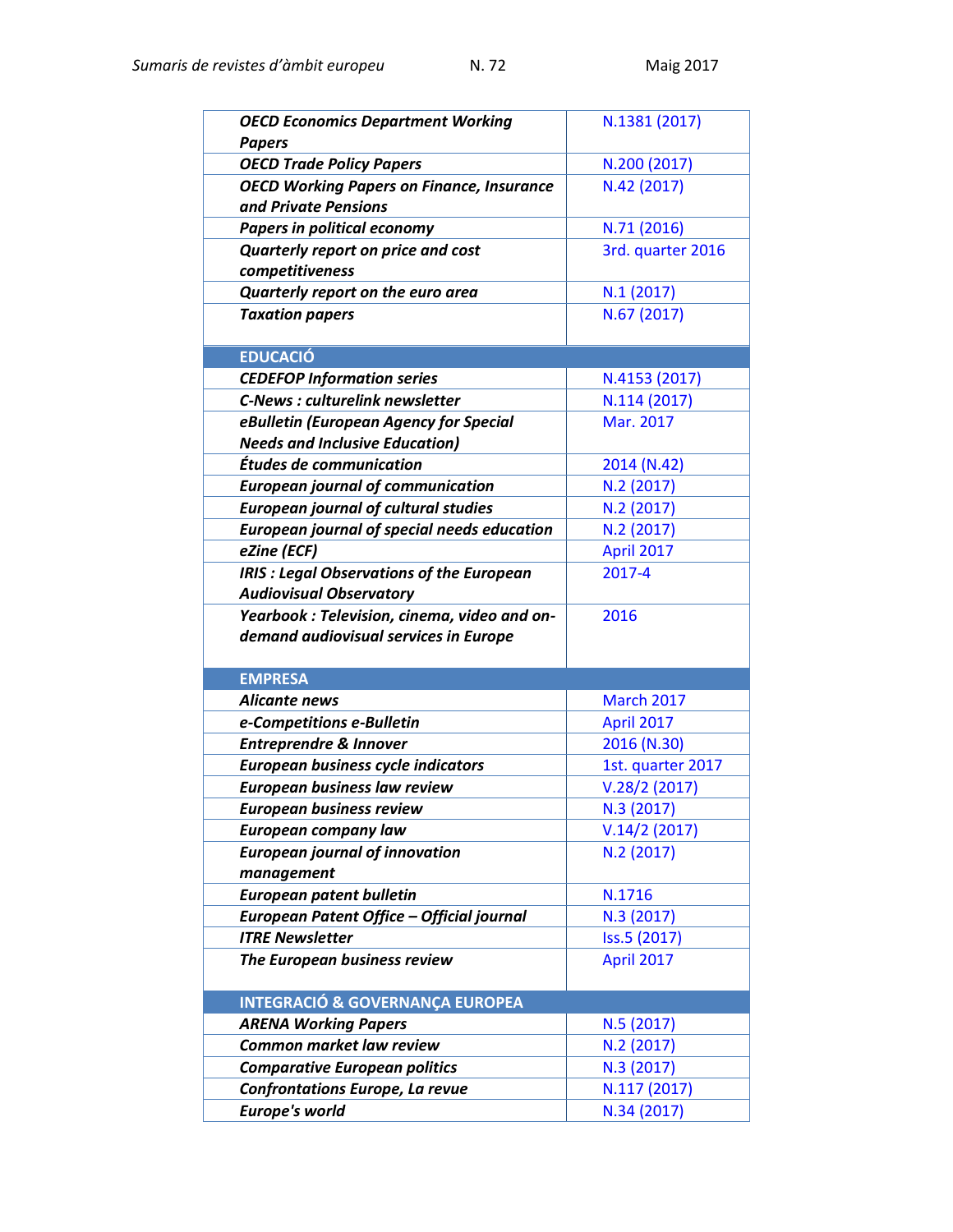| <b>European Union Politics</b>                         | N.1(2017)       |
|--------------------------------------------------------|-----------------|
| Journal of common market studies                       | N.3 (2017)      |
| <b>Journal of European Public Policy</b>               | Iss.5 (2017)    |
| Legal issues of economic integration                   | V.44/2(2017)    |
| L'Europe en formation                                  | N.380 (2016)    |
| Papeles de Europa                                      | N.2(2016)       |
| Política y sociedad                                    | N.1(2017)       |
| <b>Politico</b>                                        | May 2017        |
| Politique étrangère                                    | N.1(2017)       |
| Revista de estudios europeos                           | N.68 (2016)     |
| Revista electrónica Cátedra Jean Monnet                | N.1(2016)       |
| Revue du marché commun et de l'Union                   | N.607 (2017)    |
| européenne                                             |                 |
| <b>RSCAS Policy Briefs</b>                             | N.9 (2017)      |
| <b>The Parliament Magazine</b>                         | Iss. 454 (2017) |
|                                                        |                 |
| <b>JUSTÍCIA &amp; DRET DE LA UE</b>                    |                 |
| Cahiers de droit européen                              | N.3(2016)       |
| <b>CEPEJ</b> newsletter                                | N.15 (2017)     |
| Droit et société                                       | N.95 (2017)     |
| <b>Eurojust annual report</b>                          | 2016            |
| <b>European Institute for Gender Equality</b>          | N.26 (2017)     |
| <b>Newsletter</b>                                      |                 |
| European journal of crime, criminal law and            | N.2 (2017)      |
| criminal justice                                       |                 |
| European journal of international law EJIL             | N.1(2017)       |
| <b>European journal of legal studies</b>               | N.2 (2017)      |
| <b>European review of private law</b>                  | V.25/1(2017)    |
| InDret: revista para el análisis del derecho           | N.2 (2017)      |
| International journal of constitutional law            | N.1(2017)       |
| <b>JURI report</b>                                     | Iss.36 (2017)   |
| La Ley Unión Europea                                   | N.46 (2017)     |
| Revue européenne des migrations                        | N.2 (2016)      |
| <i>internationales</i>                                 |                 |
| Revue européenne de droit public                       | N.2 (2016)      |
| The International journal of human rights              | N.5 (2017)      |
| <b>Unión Europea Aranzadi</b>                          | N.3 (2017)      |
|                                                        |                 |
| <b>MEDI AMBIENT &amp; ENERGIA</b>                      |                 |
| <b>ENVI News</b>                                       | 4.5.2017        |
| <b>Environmental policy and governance</b>             | N.2 (2017)      |
| <b>European business awards for the</b>                | N.32 (2017)     |
| environment newsletter                                 |                 |
| <b>European energy and environmental law</b><br>review | N.2 (2017)      |
| <b>LIFE newsletter</b>                                 |                 |
|                                                        | N.3 (2017)      |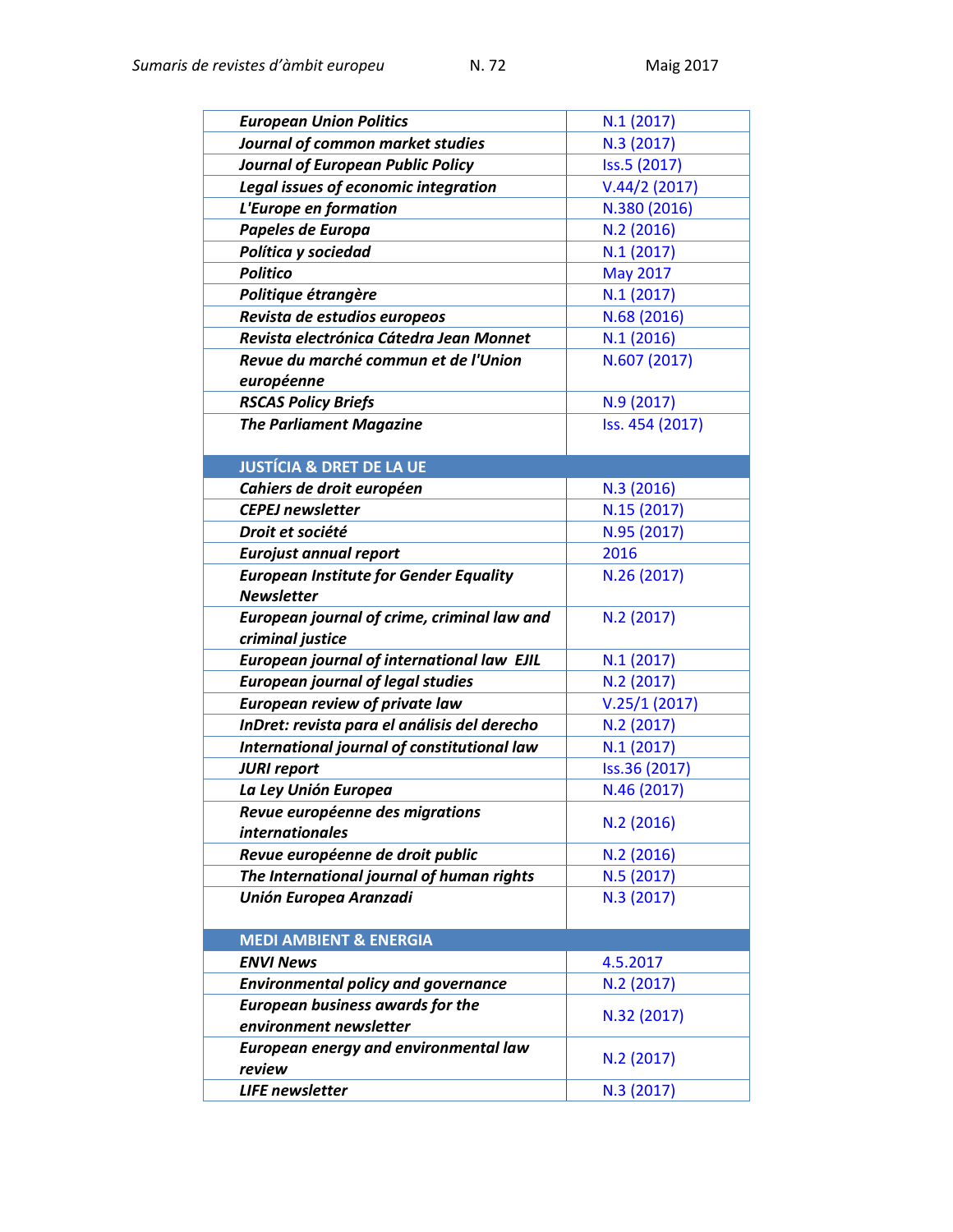| <b>Medio Ambiente para los europeos</b>                | N.62 (2017)                 |
|--------------------------------------------------------|-----------------------------|
| Natura 2000: boletín de información                    | N.41 (2017)                 |
| naturaleza y biodiversidad                             |                             |
| <b>OECD Trade and Environment Working</b>              | N.1(2017)                   |
| <b>Papers</b>                                          |                             |
| Review of European, comparative &                      | N.1(2017)                   |
| international environmental law                        |                             |
| Science for environment policy. News alert             | N.486                       |
|                                                        |                             |
| <b>REGIONS &amp; DESENVOLUPAMENT LOCAL</b>             |                             |
| Carta local : revista de la FEMIP                      | N.301 (2017)                |
| <b>Cités</b>                                           | N.69 (2017)                 |
| <b>Committee of the Regions: eNewsletter</b>           | <b>Abril 2017</b>           |
| Espaces et sociétés                                    | N.169 (2017)                |
| <b>European urban and regional studies</b>             | N.2 (2017)                  |
| Flux : cahiers scientifiques internationaux            | N.107 (2017)                |
| réseau et territories                                  |                             |
| <b>Intercultural cities newsletter</b>                 | April 2017                  |
| <b>OECD Regional Development WP</b>                    | 2017/3                      |
| Panorama inforegio                                     | N.60 (2017)                 |
| Reginews: newsletter of the committee on               | N.17 (2017)                 |
| regional development                                   |                             |
| <b>Regional and federal studies</b>                    | N.2 (2017)                  |
|                                                        |                             |
| <b>RELACIONS EXTERIORS &amp; POLÍTICA DE SEGURETAT</b> |                             |
| Afkar ideas                                            | N.53 (2017)                 |
| <b>Boletín/Newsletter Elcano</b>                       | N.201 (2017)                |
| <b>CBRNE-Terrorism newsletter</b>                      | April 2017                  |
| <b>Documents CIDOB</b>                                 | N.8 (2017)                  |
| Economía exterior                                      | N.80 (2017)                 |
| <b>Esglobal</b>                                        | <b>Mayo 2017</b>            |
| <b>EU Candidate &amp; Potential Candidate</b>          | 1st. (2017)                 |
| <b>Countries Economic Quarterly-CCEQ</b>               |                             |
| <b>EU China Observer</b>                               | 1.17                        |
| <b>EUROMIL news</b>                                    |                             |
|                                                        | 27.4.2017                   |
| <b>Europe's world</b>                                  | N.34 (2017)                 |
| European foreign affairs review                        | N.2 (2017)                  |
| <b>European journal of international law</b>           | N.1(2017)                   |
| Foreign affairs Latinoamérica (FAL)                    | N.2 (2017)                  |
| Informe semanal. Política Exterior                     | 1032 (2017)                 |
| <b>ISS Alerts</b>                                      | N.12 (2017)                 |
| <b>ISS Brief</b>                                       | N.14 (2017)                 |
| <b>ISS Chaillot Papers</b>                             | N.141 (2017)                |
| <b>ISS Reports</b><br><b>Notes internacionals</b>      | N.32 (2017)<br>N.172 (2017) |